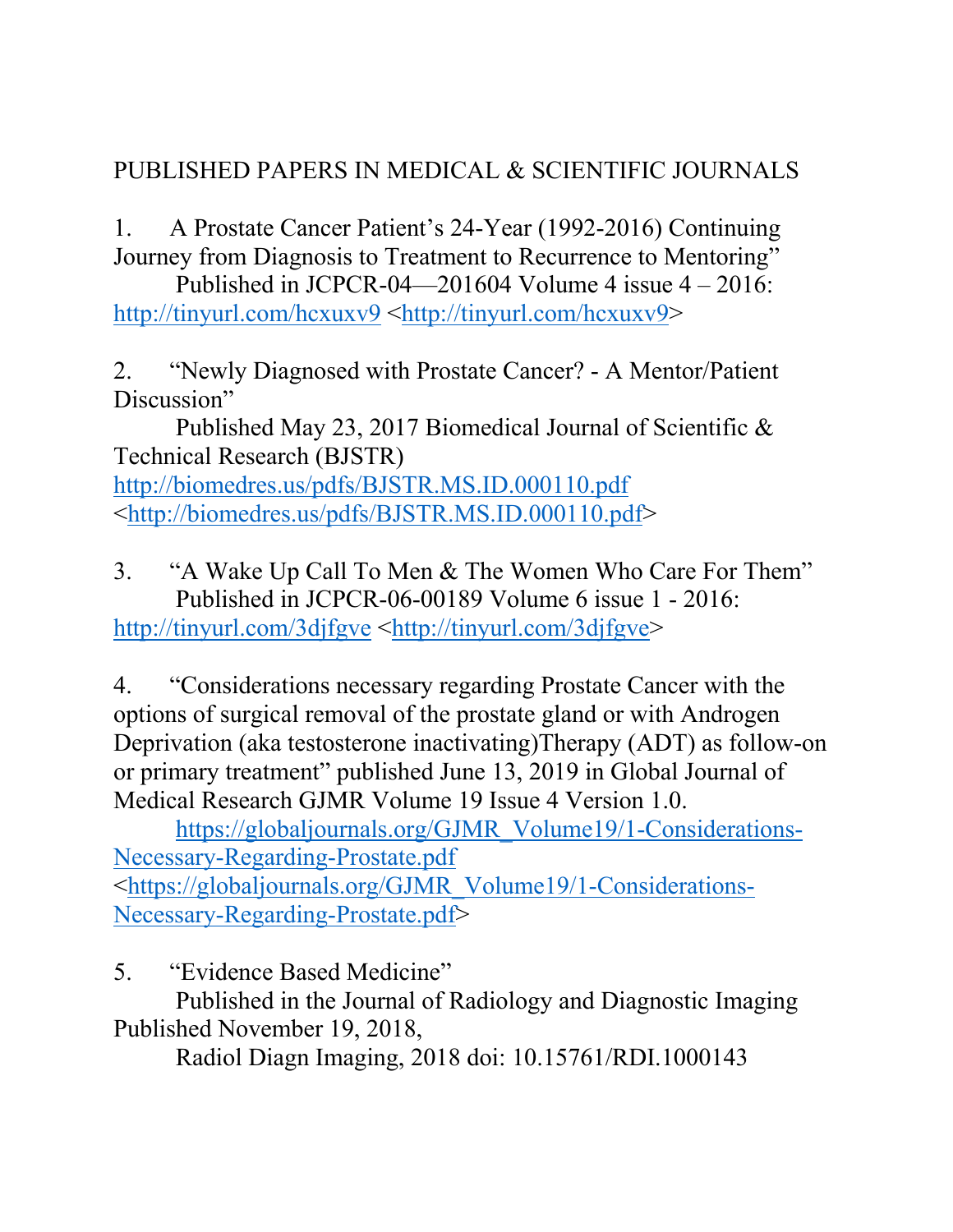Volume 2(5): 1-1 ISSN: 2515-0200 https://www.researchgate.net/publication/331201281\_EVIDENCE\_BAS ED\_MEDICINE <https://www.researchgate.net/publication/331201281\_EVIDENCE\_BA SED\_MEDICINE>

6. "Fluoroquinolones – Be Aware" Published in the Journal of Cancer Science and Clinical Oncology, Volume 5, Issue 2 ISSN: 2394-6520 Published July 30, 2018: http://www.annexpublishers.com/articles/JCSCO/5202- Fluoroquinolones-Be-Aware.pdf <http://www.annexpublishers.com/articles/JCSCO/5202- Fluoroquinolones-Be-Aware.pdf>

7. "IAD/Intermittent Androgen Deprivation: When is it appropriate?" Acta Scientific Cancer Biology 3.8 (2019): 19-21. Published Date: July 26, 2019

 https://www.actascientific.com/ASCB/pdf/ASCB-03-0150.pdf <https://www.actascientific.com/ASCB/pdf/ASCB-03-0150.pdf>

8. "Importance of Patient Attention to Physician Care"?" Acta Scientific Medical Sciences Special Issue 1 (2019): 04-05. Published: September 05, 2019

 https://www.actascientific.com/ASMI/pdf/ASMI-SI-01-0002.pdf <https://www.actascientific.com/ASMI/pdf/ASMI-SI-01-0002.pdf>

9. "Medical Advice" or "Opinion" – The Important Difference Published in Acta Scientific Medical Sciences Volume 2 Issue 1 January 2018: https://www.actascientific.com/ASMS/pdf/ASMS-02- 0019.pdf <https://www.actascientific.com/ASMS/pdf/ASMS-02- 0019.pdf>

10. "Orchiectomy – A Surgical Procedure in which One or both Testicles are Removed – is it Sufficient to Inhibit Androgen (Testosterone) from Access to Prostate Cancer Cells?"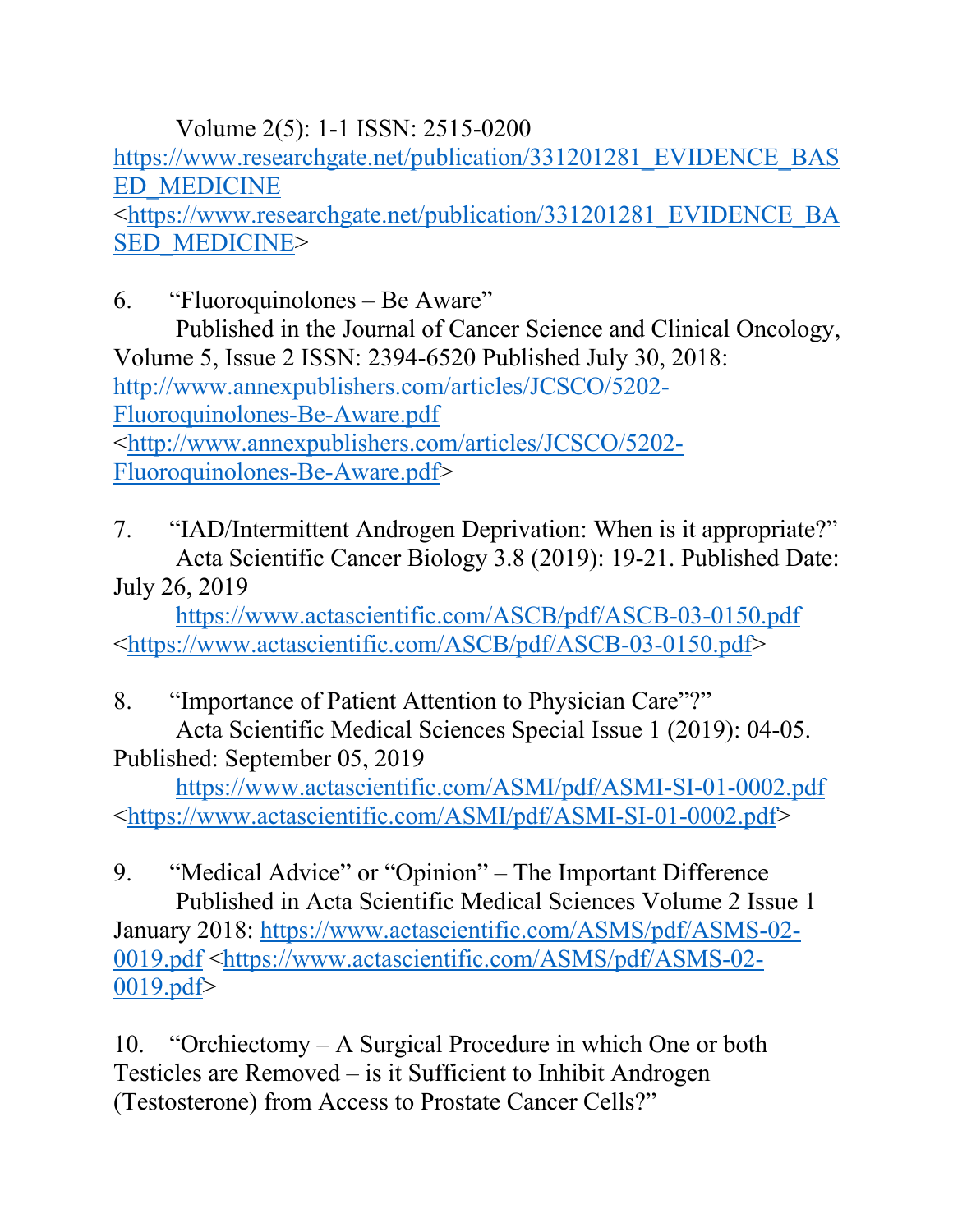Published in Acta Scientific Cancer Biology Volume 3 Issue 4 April 2019.

 https://www.actascientific.com/ASCB/pdf/ASCB-03-0120.pdf <https://www.actascientific.com/ASCB/pdf/ASCB-03-0120.pdf>

11. "Prostate Cancer Advocacy and Mentoring Support" Published November 22, 2017 in the journal "Holistic Approaches in Oncotherapy" HAOT-17-OPN-0004 1.1 (2017): 14-15; https://scientiaricerca.com/srhaot/pdf/SRHAOT-01-00003.pdf <https://scientiaricerca.com/srhaot/pdf/SRHAOT-01-00003.pdf>

12. "PSA Rising While on Routine ADT, No Metastasis Evident; should Chemotherapy with Docetaxel/Taxotere be Added? (Apparently NOT!)"

 International Journal of Cancer Treatment (Int J Cancer Treat Vol: 2, Issu: 2 (54-56)

Published Date: 25 July, 2019,

 https://innovationinfo.org/articles/FRCM/IJCT-2-118.pdf <https://innovationinfo.org/articles/FRCM/IJCT-2-118.pdf>

13. "PSA Testing? Over-Treatment? Active Surveillance? Biopsy value? No PSA for Elderly?"

 American Journal of Biomedical Science & Research Am J Biomed Sci & Res. 2018 - 4(5). AJBSR.MS.ID.000836. DOI: 10.34297/AJBSR.2019.04.000836. Published Date: August 22, 2019

 https://biomedgrid.com/pdf/AJBSR.MS.ID.000836.pdf <https://biomedgrid.com/pdf/AJBSR.MS.ID.000836.pdf>

14. "The Battle with Prostate Cancer"

 Published in Scientia Ricerca Chronical of Medicine and Surgery – Manuscript ID: COMS18OP-0027 ISSN: 2576-8298 Volume 2 Issue 2 May 22, 2018: https://tinyurl.com/42pqzjh <https://tinyurl.com/42pqzjh>

15. "Triple-hormonal Blockade (ADT3) – a Patient's Perspective"